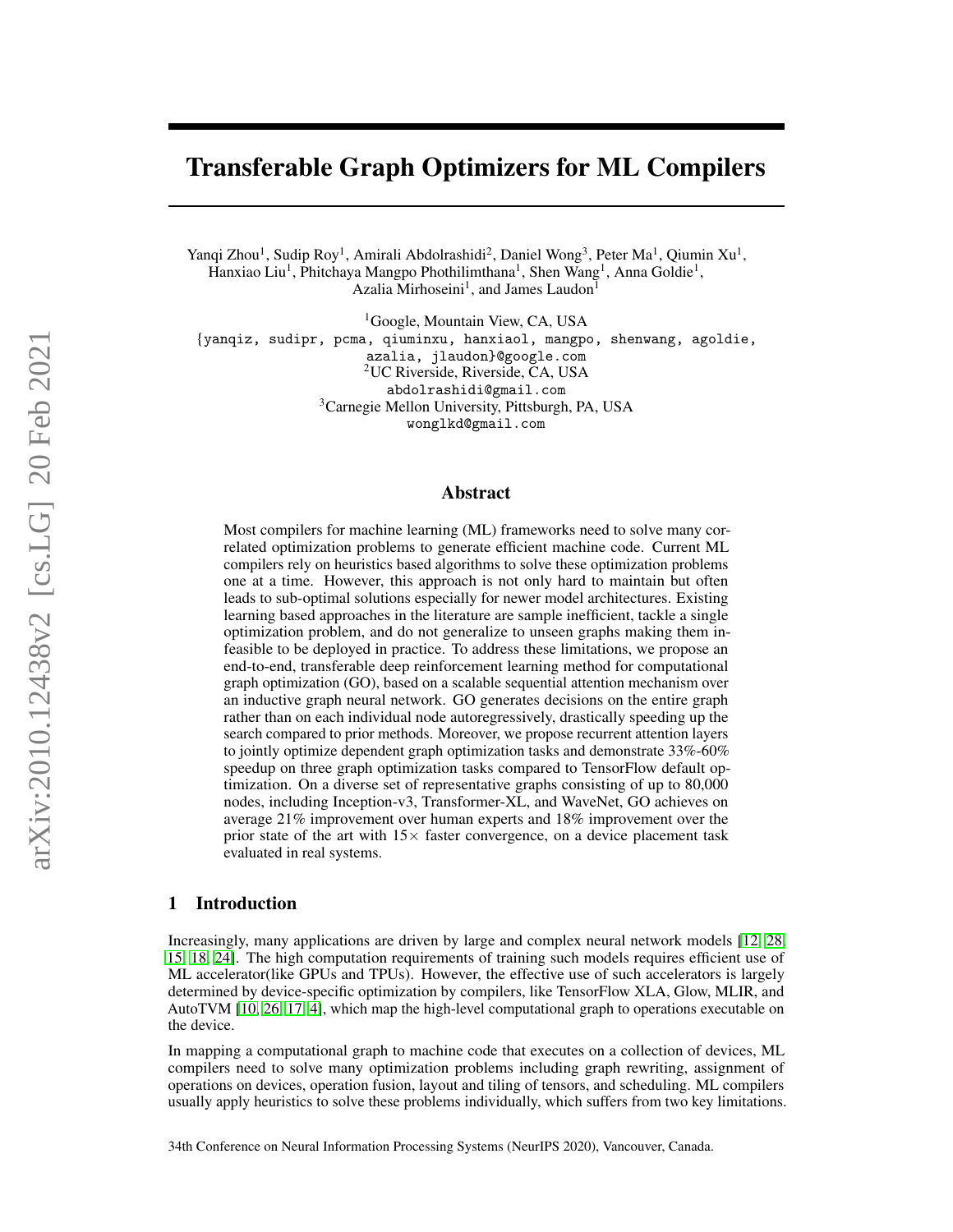First, these heuristics often lead to sub-optimal configurations especially for previously unseen model architectures. Second, by solving these problems in isolation, the compiler misses out on opportunities for joint optimizations across tasks. To overcome these limitations of current approaches, ML practitioners often rely on their domain knowledge and use manual hints (for example, explicit device assignments) to guide the compiler's decisions.

Prior RL-based approaches [\[21,](#page-10-6) [19,](#page-10-7) [9\]](#page-9-2) outperform both human experts as well as heuristic algorithms. However, they often require substantial computational resources to train and do not generalize well to new graphs. Furthermore, most prior learning based approaches are targeted towards solving a single optimization problem in the stack without any knowledge sharing across tasks. Many of the graph optimization problems in the compiler stack are inherently coupled. For example, a seemingly well optimized graph partitioning and device placement can lead to poor run time due to bad scheduling decisions that induces a near-sequential execution. For making learned solutions practically viable and competitive, we need designs that are not only resource efficient and fast but also are able to jointly solve tightly coupled optimization problems in the stack.

In this paper, we propose an end-to-end deep RL method (GO) for ML compiler graph optimizations where the learned policy is generalizable to new graphs and transferable across multiple tasks. Specifically, GO consists of an inductive graph-embedding network that encodes operation features and dependencies in a trainable graph representation, followed by a policy network of segmented recurrent attention layers. The policy network transforms the graph representations into an optimization decision with soft attention. These two networks can be jointly trained in an end-to-end fashion using a supervised reward. To generalize to arbitrary and held-out graphs, GO is trained jointly over a set of computation graphs (instead of one at a time) and then fine-tuned on new graphs. By transferring the learned graph embeddings and optimization policies, GO converges faster using less resources. We also use super-positioning, a feature conditioning mechanism based on the input graph embeddings, to effectively orchestrate the optimization dynamics of a batch containing graphs with drastically different sizes. To jointly optimize multiple dependent graph optimization tasks, we propose a novel recurrent attention, without introducing additional parameters or training overhead.

## 2 Related Work

Model Level Parallelism Mesh-TensorFlow is a language that provides a general class of distributed tensor computation, where users can specify any tensor-dimension to be split across any dimension of a multi-dimensional mesh of processors. FlexFlow [\[14\]](#page-10-8) introduces SOAP, a more comprehensive search space of parallelization strategies for DNNs which allows parallelization of a DNN in the Sample, Operator, Attribute, and Parameter dimensions. GPipe [\[13\]](#page-10-9) proposed pipeline parallelism by partitioning a model across multiple accelerators and automatically splitting a mini-batch of training examples into smaller micro-batches. PipeDream [\[22\]](#page-10-10) introduced pipeline parallelism with asynchronous training, allowing gradient updates of multiple mini-batches to happen in parallel. In addition to the model parallelism primitives, GO provides a learning-based optimization that can generalize across different graphs and transfer to new tasks.

RL for Graph Optimization Reinforcement learning has been used for device placement [\[21,](#page-10-6) [9,](#page-9-2) [19\]](#page-10-7) and has demonstrated run time reduction over human-crafted placements and conventional heuristics. Hierarchical Device Placement (HDP) [\[19\]](#page-10-7), Spotlight [\[9\]](#page-9-2), and Placeto [\[1\]](#page-9-3) progressively generate decisions on a per-node basis, so they have difficulty capturing long-distance dependencies over large graphs and are slow in training. Placeto [\[1\]](#page-9-3) represents the first attempt to generalize device placement using a graph embedding network. However, like HDP, Placeto relies on hierarchical grouping and only generates placement for one node at each time step. NeuRewriter [\[5\]](#page-9-4) is a generic rewriting system that uses RL to solve combinatorial optimization problems. It performs a series of local rewrites until reaching a final solution. In contrast, our approach generates decisions for the entire graph at once, significantly reducing the policy training time. We also tackle a wider set of graph optimization problems.

ML Compiler Optimization Machine learning has been applied to optimize the execution time of tensor computation graphs [\[23,](#page-10-11) [34,](#page-11-1) [2\]](#page-9-5). Out of all these works, only REGAL[\[23\]](#page-10-11) leverages the learned policy's ability to transfer knowledge to new graphs. However, we demonstrate generalization on substantially larger and varied set of graphs, Unlike REGAL, we evaluate GO with performance measurements on real systems in addition to using a performance model. TASO [\[36\]](#page-11-2) automatically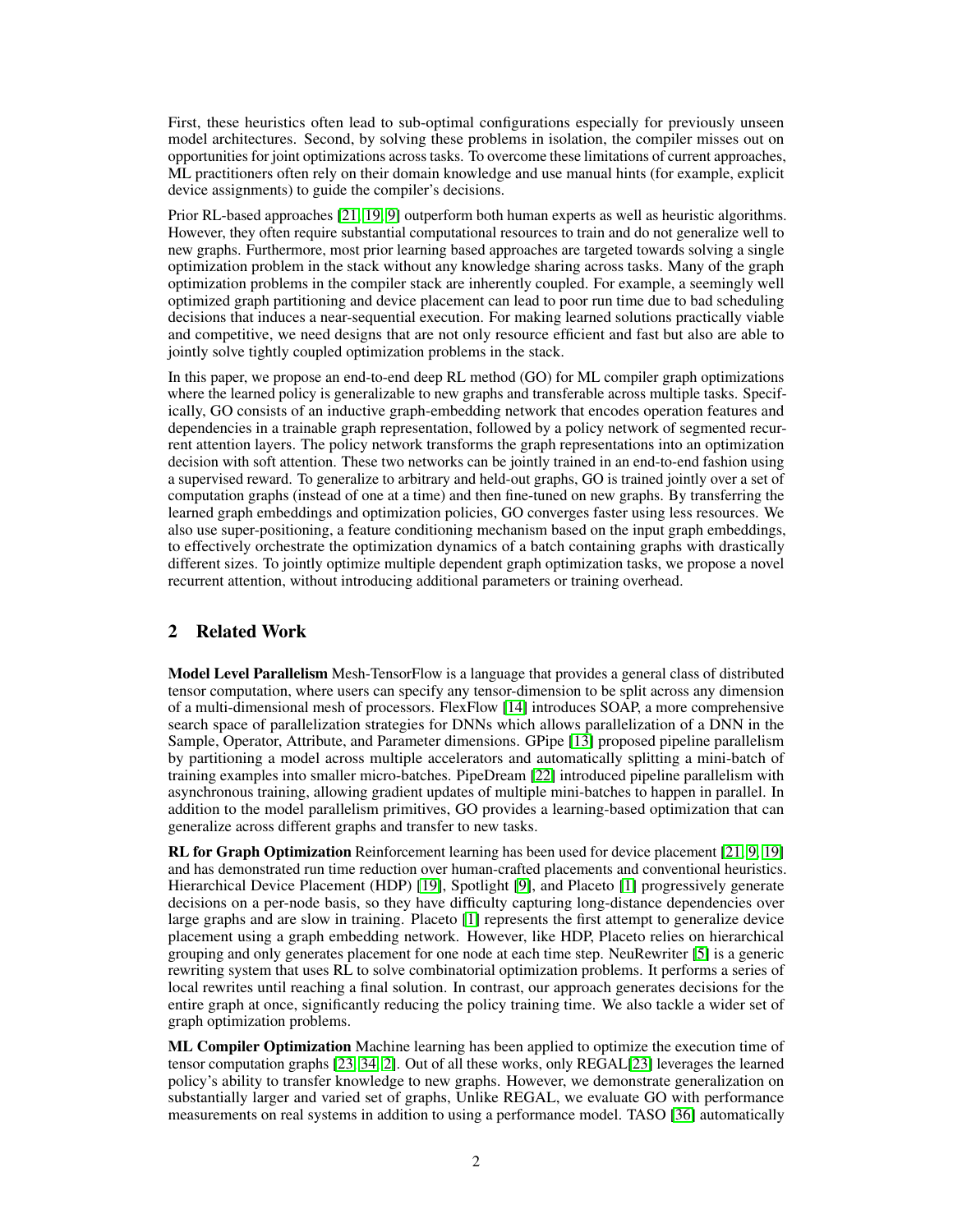generates graph substitutions for DNN computational graphs. However, TASO is not learning-based and does not generalize to unseen graphs. FlexFlow [\[14\]](#page-10-8) introduces SOAP, a more comprehensive search space of parallelization strategies for DNNs which allows parallelization of a DNN in the Sample, Operator, Attribute, and Parameter dimensions.

## <span id="page-2-1"></span>3 Tasks and Problem Formulation

ML computations are usually expressed as computation graphs,  $G(V, E)$ , where nodes V represent computations and edges E represent data flows. We consider three related computational graph optimization problems from the ML compiler optimization stack. We first explain how each of these problems can be formulated as learning a policy for classification of nodes in the graph. We then discuss the specific training objectives used in GO.

Device Placement: Given a computational graph, the goal of device placement is to learn a policy  $\pi : \mathcal{G} \mapsto \mathcal{D}$  that assigns a device  $D \in \mathcal{D}$  for all nodes in the given graph  $G \in \mathcal{G}$ , to maximize a reward  $r_{G,D}$  defined based on the run time.

Operation Scheduling: An op in a dataflow graph is *ready* to run when its incoming tensors are present in the device memory. A frequently used scheduling strategy is to maintain a ready queue of operations for each device and schedule operations in first-in-first-out order. However, such schedules can be sub-optimal especially when the operations are distributed across a set of devices. As demonstrated through detailed profiles in Supp. Mat. B.1, the sub-optimal schedules typically exhibit underutilized devices since ops for these devices are blocked on producer ops in ready queues of other devices. We propose a priority-based scheduler where the scheduler maintains a *priority* queue of ready operations for each device and schedules the highest priority operation in the queue first. Similar to device placement, operation scheduling can be formulated as the problem of learning a policy  $\pi : \mathcal{G} \mapsto \mathcal{P}$  that assigns a scheduling priority  $P \in \mathcal{P}$  for all ops in the graph to maximize a reward  $r_G$   $_P$  defined based on run time.

Operation Fusion: Op fusion is the process of merging multiple ops into a single op. Figure [1](#page-2-0) showcases an example of op fusion. Op  $K1$  is producing an output which is consumed by op  $K2$ . If these two ops are fused, the intermediate data produced by  $K1$  is immediately used for  $K2$  when  $K1$ finishes on the device, without the need to perform read and write transactions with the global memory, thereby reducing the communication overhead. Figure [2](#page-3-0) shows an example of how the decision of which ops to fuse can change application performance. In this case, we have an element-wise multiplication (Mul), a reduction, and a sigmoid function connected to each other as shown. Should the algorithm choose Reduce and Sigmoid for fusion (left), the performance will not improve much, since the amount of intermediate values transferred to/from the memory will not change significantly. On the other hand, if the fusion algorithm selects Mul and Reduce (right), the intermediate tensor after the multiplication will stay in the faster scratchpad memory for the Reduce op. Therefore, the amount of transferred data from/to global memory has decreased dramatically. Simple strategies like considering ops in topological order can make inefficient fusion decisions and lead to suboptimal performance. We can reformulate op fusion as a priority-based ordering problem: learning a policy  $\pi : \mathcal{G} \mapsto \mathcal{F}$  that assigns a fusion priority  $F \in \mathcal{F}$  for all ops in the graph to maximize a reward  $r_{G,F}$ defined based on run time.  $r_{G,F}$ . Each node is associated with a fusion priority score  $F \in \mathcal{F}$ , where the size of  $F$  is a hyperparameter. The scores determine the order in which nodes are fused.

Generalization across graphs: In contrast to prior works that focus on a single graph only, the training objective for GO is to simultaneously reduce the expected run time of the optimization over



<span id="page-2-0"></span>Figure 1: An op fusion example.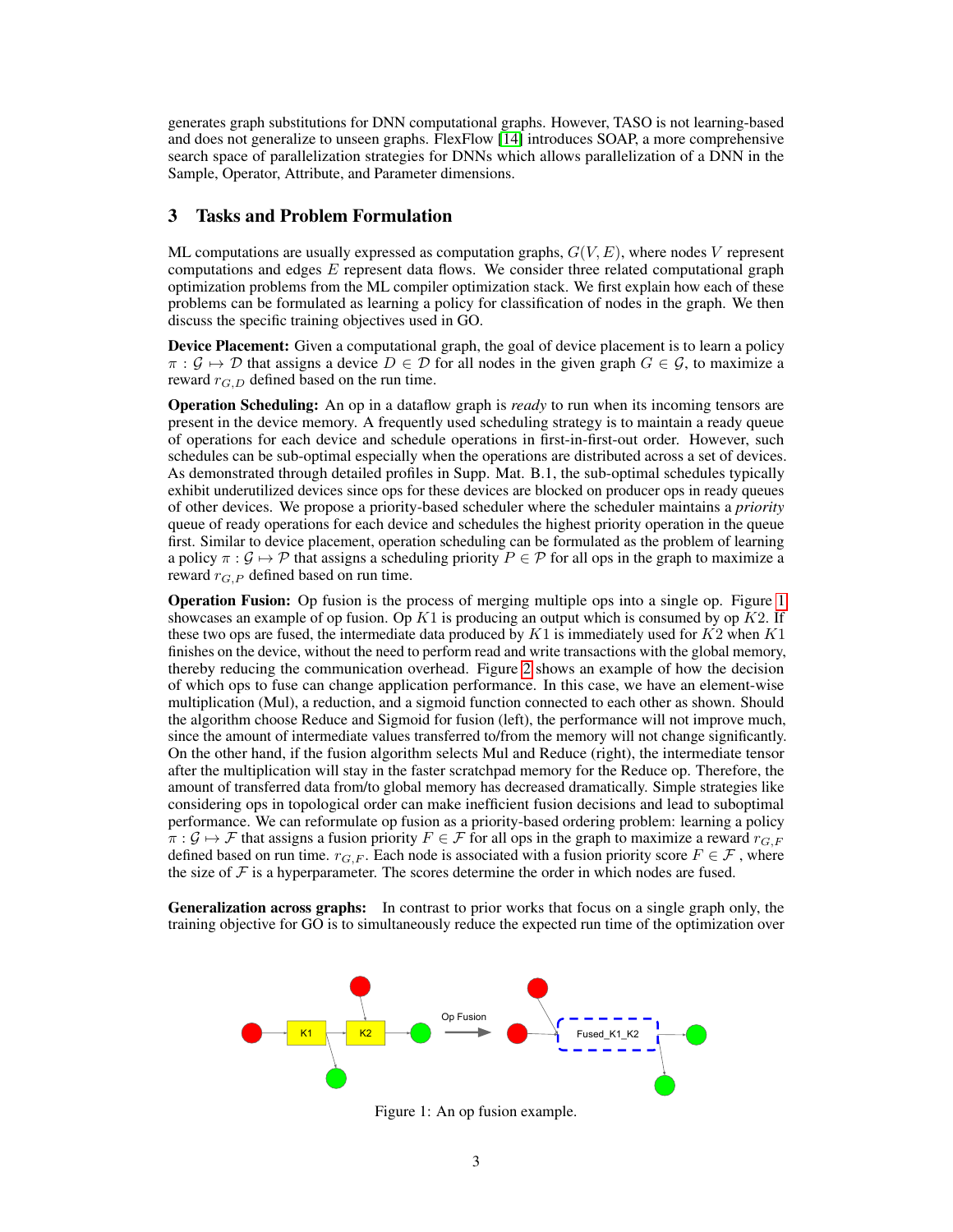

<span id="page-3-0"></span>Figure 2: Inefficient fusion with unnecessary memory traffic (left), and better fusion (right).

multiple dataflow graphs:  $J(\theta) = \mathbb{E}_{G \sim \mathcal{G}, T \sim \pi_{\theta}(G)}[r_{G,T}]$ , where  $T \in \{D, P, F\}$  denotes the task,  $\theta$ denotes the parameters of the RL policy, and  $G$  denotes the empirical distribution of dataflow graphs. Figure [3](#page-3-1) demonstrates the overall network design for a single task.

Joint optimization across tasks: Our method can be extended to handle multiple tasks jointly. The multi-task objective is defined as:  $J(\theta) = \mathbb{E}_{G \sim \mathcal{G}, D \sim \pi_{\theta_D}(G), P \sim \pi_{\theta_P}(G), F \sim \pi_{\theta_F}(G)}[r_{G,D,P,F}].$ Parameters across the three tasks can be partially shared:  $\theta_T = (\phi, \psi_T)$  where  $T \in \{D, P, F\}, \phi$ denotes the shared parameters and  $\phi_T$  denotes the task-specific parameters. The shared policies can be parameterized in the form of multiple recurrent attention layers (Section [4.4\)](#page-5-0).

## 4 Network Architecture

In this section, we first present the architecture of a policy network that can be adapted to solve each of the fore-mentioned optimization problems one at a time. In Section [4.4,](#page-5-0) we further present the augmentation with recurrent attention layers to learn multiple tasks jointly.

Figure [3](#page-3-1) shows an overview of the proposed end-to-end graph policy network. Our proposed policy network  $\pi_{\theta}$  consists a graph embedding network that learns the graphical representation  $h_G$  of any computational graph, and a scalable decision network that learns a optimization strategy  $p(y|G)$  over the given graph representation. The two components are jointly trained in an end-to-end fashion.

Let  $y_i$  be the action for the *i*-th node. Ideally, we would like to compute the action distribution of the current node based on the actions of all previous nodes in an auto-regressive manner:

<span id="page-3-2"></span>
$$
p(\mathbf{y}|G) = \prod_{i=1..N} p(y_i|h_G, y_{i-1}, y_{i-2}, ...)
$$
 (1)

However, the above is infeasible in practice because  $N$  can be as large as  $10K$ , and computing the  $y_i$ 's sequentially can be extremely expensive. To address this issue, we propose an iterative but



<span id="page-3-1"></span>Figure 3: Overview of GO: An end-to-end graph policy network that combines graph embedding and sequential attention. N: Number of Nodes, a: Size of the action space (number of devices, number of priority levels, etc.). Node features are sorted in topological order.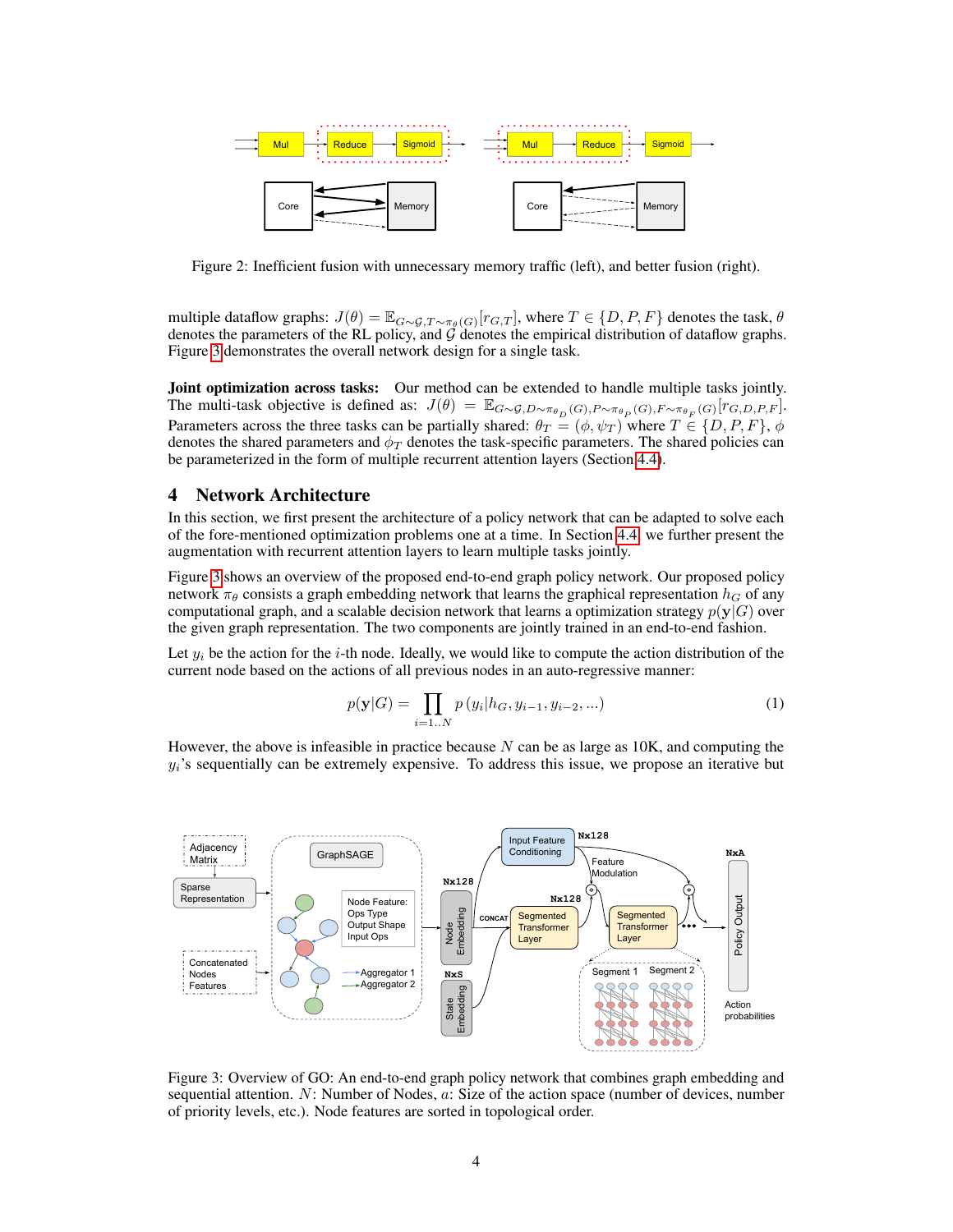non-autoregressive process as an approximation:

$$
p(\mathbf{y}^{(t)}|G) = \prod_{i=1..N} p\left(y_i^{(t)}|h_G, \mathbf{y}^{(t-1)}\right)
$$
 (2)

Although the  $N$  sampling procedures are now carried out in parallel within each iteration  $t$ , decisions over the N nodes are allowed to mutually influence each other because the process above will be repeated for T times (T  $\ll N$ ). Note the distribution of  $y^{(t)}$  is informed about  $y^{(t-1)}$ , the actions made over all the nodes in the previous iteration.

In terms of network implementation, the temporal dependencies between actions in multiple RL steps are carried out by state embedding such that the state of the previous step is used as an input to the network in the next step. In Eq. [1,](#page-3-2) the actions are produced by the final layer in Figure [3.](#page-3-1) Figure [3](#page-3-1) is an illustration of a single task, while Figure [4](#page-6-0) demonstrates the extension of the same framework for multiple tasks. We add a few more Transformer layers with residual connections as task heads.

The architecture is designed to be invariant over the underlying graph topology, enabling us to apply the same learned policy to a wide set of input graphs. GO optimizes the objective described in Section [3](#page-2-1) using Proximal Policy Optimization (PPO) [\[27\]](#page-10-12) for improved sample efficiency.

## 4.1 Graph Embedding Network

We leverage graph neural networks (GNNs) [\[11,](#page-10-13) [32,](#page-11-3) [33\]](#page-11-4) to capture the topological information encoded in the dataflow graph. GraphSAGE [\[11\]](#page-10-13) is an inductive network that leverages node attribute information to generalize to previously unseen data. While our proposed framework is generic, we adopt the feature aggregation scheme proposed in GraphSAGE and build a general, end-to-end graph optimization method for a wide set of dataflow graphs.

In GO, nodes and edges in the dataflow graph are represented as the concatenation of their meta features (e.g., operation type, output shape) and are further encoded by the graph embedding network into a trainable representation. The graph embedding process consists of multiple iterations, and the computation procedure for the l-th iteration can be outlined as follows: First, each node  $v \in V$ aggregates the feature representations of its neighbors,  $\{h_u^{(l)}, \forall u \in \mathcal{N}(v)\}$ , into a single vector  $h_{\mathcal{N}(l)}^{(l)}$  $\overset{(t)}{\mathcal{N}(v)}$ . This aggregation outcome is a function of all previously generated representations, including the

initial representations defined based on the input node features. In this work, we use the following aggregation function with max pooling:

$$
h_{\mathcal{N}(v)}^{(l)} = \max(\sigma(W^{(l)}h_u^{(l)} + b^{(l)}), \forall u \in \mathcal{N}(v))
$$
\n(3)

where  $(W^{(l)}, b^{(l)})$  define an affine transform and  $\sigma$  stands for the sigmoid activation function. We then concatenate the node's current representation,  $h_v^{(l)}$ , with the aggregated neighborhood vector,  $h_{\mathcal{N}}^{(l)}$  $\mathcal{N}(v)$ , and feed this concatenated vector through a fully connected layer  $f^{(l+1)}$ 

$$
h_v^{(l+1)} = f^{(l+1)}(\text{concat}(h_v^{(l)}, h_{\mathcal{N}(v)}^{(l)}))
$$
\n(4)

Different from GraphSAGE, parameters in our graph embedding network are trained jointly with a decision network via stochastic gradient descent with PPO, in a *supervised* fashion. Enhanced with a global attention network discussed in Section [4.2,](#page-4-0) the optimal GS layers is smaller.

#### <span id="page-4-0"></span>4.2 Scalable Decision Network

In graph optimization tasks, the optimal actions for a node are often influenced by actions for other nodes in the graph. While the graph neural network works as a feature aggregation network, it lacks the ability of tracking global node dependencies in a scalable fashion. Intuitively, an attention network can learn this dependency and the relative importance of dependencies across an entire graph.

In addition to tracking dependencies in a scalable fashion, handling large computational graphs in the compilation stacks is another practical concern when designing the network. The decision network should be able to handle computational graphs from realistic workloads consisting over 10,000 nodes. As compared in Table [1,](#page-5-1) LSTM-based models proposed for language tasks usually target a shorter sequence length, incurring vanishing (and exploding) gradients or substantially longer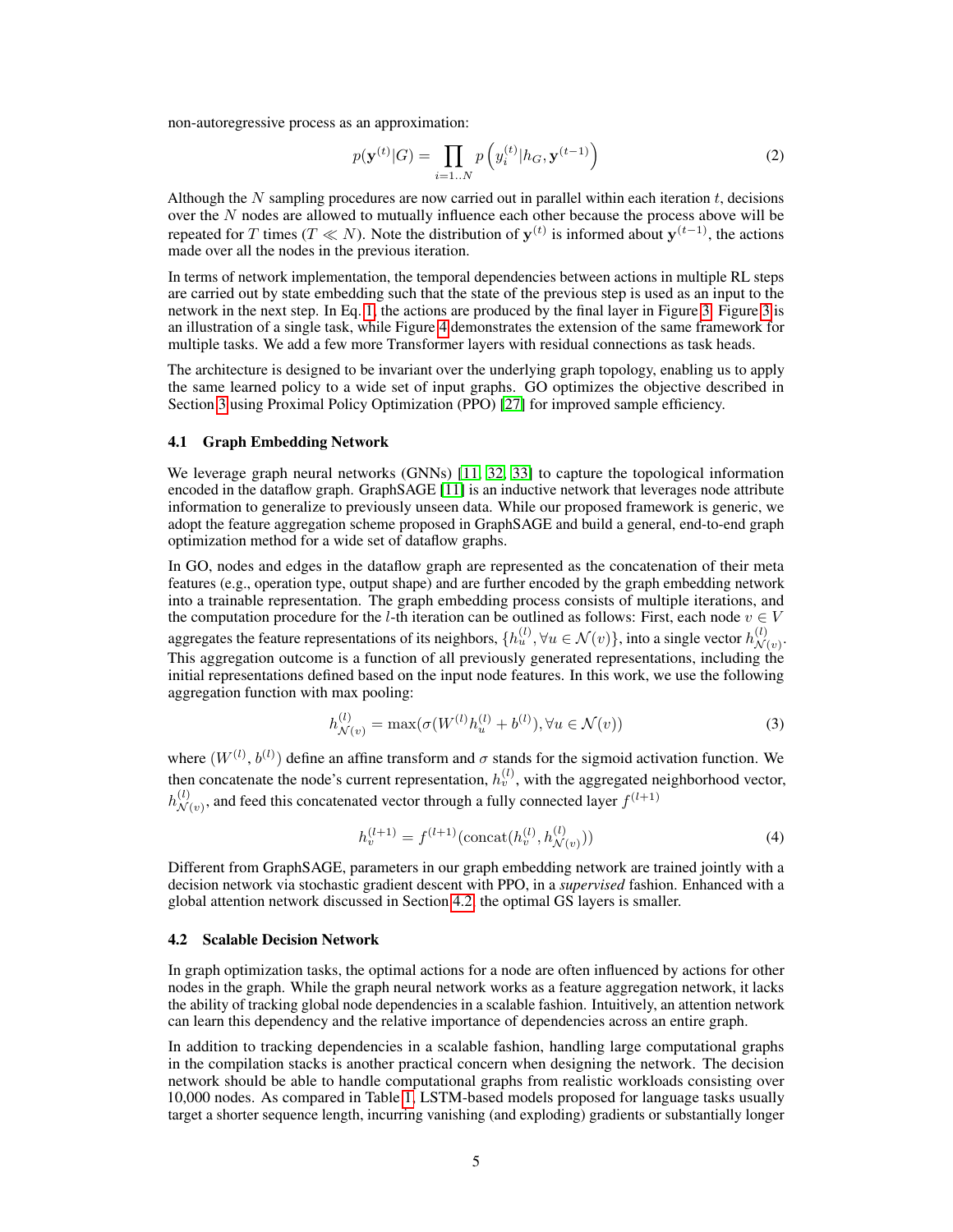| Architectures         | Handle over 10k nodes | Capture topological info | Global node dependencies | Generalizable | Fast |
|-----------------------|-----------------------|--------------------------|--------------------------|---------------|------|
| No GraphSAGE          | -                     | -                        | $\overline{\phantom{a}}$ | No            | -    |
| $GS+MLP$              | Yes                   | Yes                      | Nο                       | Yes           | Yes  |
| GS+LSTM               | No                    | Yes                      | No                       | Yes           | No   |
| GS+VanillaTransformer | No                    | Yes                      | Yes                      | Yes           | Yes  |
| Graph Attention       | No                    | Yes                      | N <sub>0</sub>           | Yes           | Yes  |
| GO                    | Yes                   | Yes                      | Yes                      | Yes           | Yes  |

<span id="page-5-1"></span>Table 1: Network Comparison. GO is composed of a GraphSAGE with a segmented Transformer Network that can satisfy all the listed requirements.

training time. Although hierarchical grouping has been used [\[19,](#page-10-7) [1\]](#page-9-3) to address longer sequences in a LSTM-based network, the proposed grouper network comes with limited flexibility and generality. The non-differentiable grouping procedure prevents training the networks end-to-end.

The above requirements and considerations led us to propose a Transformer-based attentive network to generate the optimization decision in an end-to-end fashion as shown in Figure [3.](#page-3-1) As the graph embedding already contains spatial (topological) information for each node, we remove the positional embedding in the original transformer to prevent the model from overfitting node identifications. To capture long-term dependencies efficiently among a large set of nodes, we adopt segment-level recurrence introduced in Transformer-XL [\[8,](#page-9-6) [7\]](#page-9-7), where hidden states computed for the previous set of nodes are cached (with gradient flows disabled) and reused as an extended context during the training of the next segment. Besides achieving extra long context, we empirically find the segment-level recurrent attention much faster than a LSTM-based method. In our experimental evaluation, we compare both the performance and speed up of our policy network with that of the LSTM-based hierarchical policy network. More ablation study is presented in Supp. Mat. C.1.

#### 4.3 Generalization with Parameter Superposition

One of the key goals of this work is to ensure the generalizability of the the policy network over a wide variety of graphs from potentially different application domains (e.g. computer vision, language, and speech). Not only do these graphs vary in the number of operations from a few thousand to a million, but they also have drastically different network architectures, in terms of computational operations, data shape, and network topology. As an example, recurrent networks have completely different operation types and connections compared to convolutional networks that are widely used in computer vision. A naïve strategy of training the shared policy network with batches of heterogeneous graphs is unlikely to perform as well as networks exclusively trained for a particular type of graph.

To overcome this limitation, we propose a feature modulation mechanism similar to *parameter superposition* [\[6\]](#page-9-8). The idea is to re-weight network parameters by generating a feature modulation layer based on the input graph features as shown in Figure [3,](#page-3-1) to mitigate the potentially undesirable interference among different input graphs. The feature modulation layer is dot multiplied with all intermediate feature maps in the decision network:  $x^{(l+1)} = a^{(l)}(m(h_G) \odot x^{(l)})$ , where  $a^{(l)}$  stands for an attention layer in our policy network,  $m$  stands for the feature modulation layer, and  $h_G$  is the feature representation of the input graph generated by the graph-embedding network. The feature modulation layer is implemented with minimum overhead by adding an additional transformer layer to our decision network. The output of the modulation layer is defined as the last-layer features of the additional transformer.

#### <span id="page-5-0"></span>4.4 Multi-task Policy

Given the generality of the policy network presented in the previous section, it is easy to now extend it jointly solve multiple dependent graph optimization tasks without introducing significant parameters or training time. We propose a recurrent attention policy network that not only applies a segmentlevel recurrent attention to the graph representation spatially, but also generates recurrent actions for multiple tasks through residual connections and parameter sharing across multiple recurrent attention layers. Compared to the single-task policy net, Figure [4](#page-6-0) shows that multi-task GO only introduces one recurrent attention layer for each task added and the parameters are shared across different tasks. The recurrent attention layers with residual connections of actions enables tracking inter-task dependencies.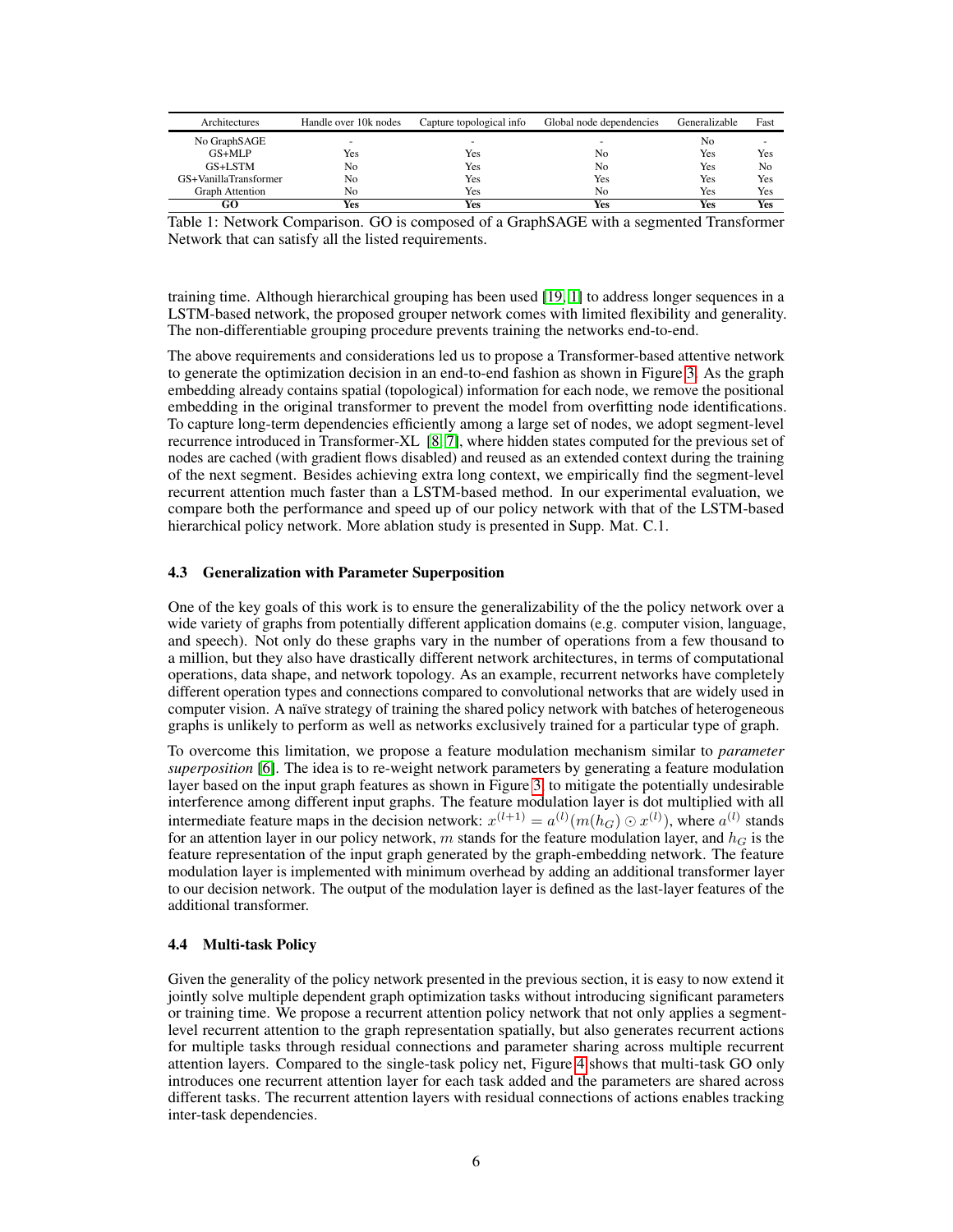

<span id="page-6-0"></span>Figure 4: Multi-task policy network with additional recurrent attention layers for each task and residual connections. LN and FC stand for layer normalization and fully-connected layer, respectively.

Figure [4](#page-6-0) shows the multi-task policy network consisting of a spatial recurrent attention that attend to the input sequence (the recurrent attention policy network) and temporal recurrent attention that attend to the task sequence (the multi-task recurrent attention layers). For the t-th task, the recurrent attention layer computes the its hidden state  $H<sup>t</sup>$  and action  $A<sup>t</sup>$  as follows

$$
Ht = LN(Concat(At-1, Ht-1))
$$
\n(5)

$$
At = FC(MultiHeadAttn(Ht))
$$
\n(6)

where LN stands for layer normalization [\[3\]](#page-9-9), MultiHeadAttn stands for a multi-head attention layer whose parameters are shared across layers. FC is a fully-connected layer that consists of a single rectified-linear activation between two affine transformations, applied position-wise, that projects the hidden state to the task action space.

## 5 Experimental Evaluation

For each of the computational graph optimization tasks, the end goal is to minimize the step time of the graph or a batch of dataflow graphs for a target system configuration (e.g. a 8-GPU cluster or a TPU cluster), by learning a policy that generates optimization decisions on a per-node basis.

The performance of an optimized graph is evaluated by the resulting step time, run time for a single iteration through the graph measured either by executing the graph on real hardware or using an accurate simulator. We use the negative square root of the normalized run time as the reward, where the run time is normalized with the best run time from a baseline. We use a value network to generate the bias term. The advantage value is computed by subtracting the return by the bias turn. During the search, we apply a large negative reward (-10) for invalid optimizations (e.g. a violation of co-location constraint, out of memory, etc.).

For better sample efficiency, we adopted a Proximal Policy Optimization (PPO) [\[27\]](#page-10-12) algorithm. Within a loop, PPO continuously samples actions from the distribution and evaluates the step times. For a rollout of K, we perform a minibatch of m stochastic gradient ascent steps with respective to the objective of PPO. We find a set of optimized hyper parameters and keep them fixed for all the experiments presented. The optimal found PPO hyper parameters are presented in Supp. Mat. A.1.

Workloads: We evaluate GO using the computational graphs of six diverse architectures from different domains. Specifically, we use LSTM-based RNN Language Model [\[35,](#page-11-5) [15\]](#page-10-1), GNMT [\[29\]](#page-11-6), and Transformer-XL [\[8\]](#page-9-6) from language domain; InceptionV3 [\[30\]](#page-11-7) and AmoebaNet [\[25\]](#page-10-14) from computer vision; and finally WaveNet [\[31\]](#page-11-8) from the speech domain. To create a larger set of workloads we vary architectural parameters like the number of layers for each of these workloads. All our workloads are implemented in TensorFlow. Further details about the graphs is in Supp. Mat. A.2.

Run Time Measurement: For placement task, where TensorFlow provides an API for device assignment, our experiments are evaluated on actual hardware with configuration of one Intel Broadwell CPU and up to eight Nvidia P100 GPUs. For fusion and scheduling tasks, where an API for setting nodes' priorities is not available in TensorFlow, we instead use an analytical performance model based on roofline estimates (details in Supp. Mat. A.3) for evaluation. For all results presented, we use an average result over six runs for both baseline models and our method.

Baselines: We choose four different baselines against which we compare the performance of GO along various metrics. They are the default heuristics-based optimizations used in TensorFlow(GPU), a human-expert solution, solutions found using non-learning search techniques like simulated annealing, and finally solutions found using a learning based strategy like HDP [\[19\]](#page-10-7).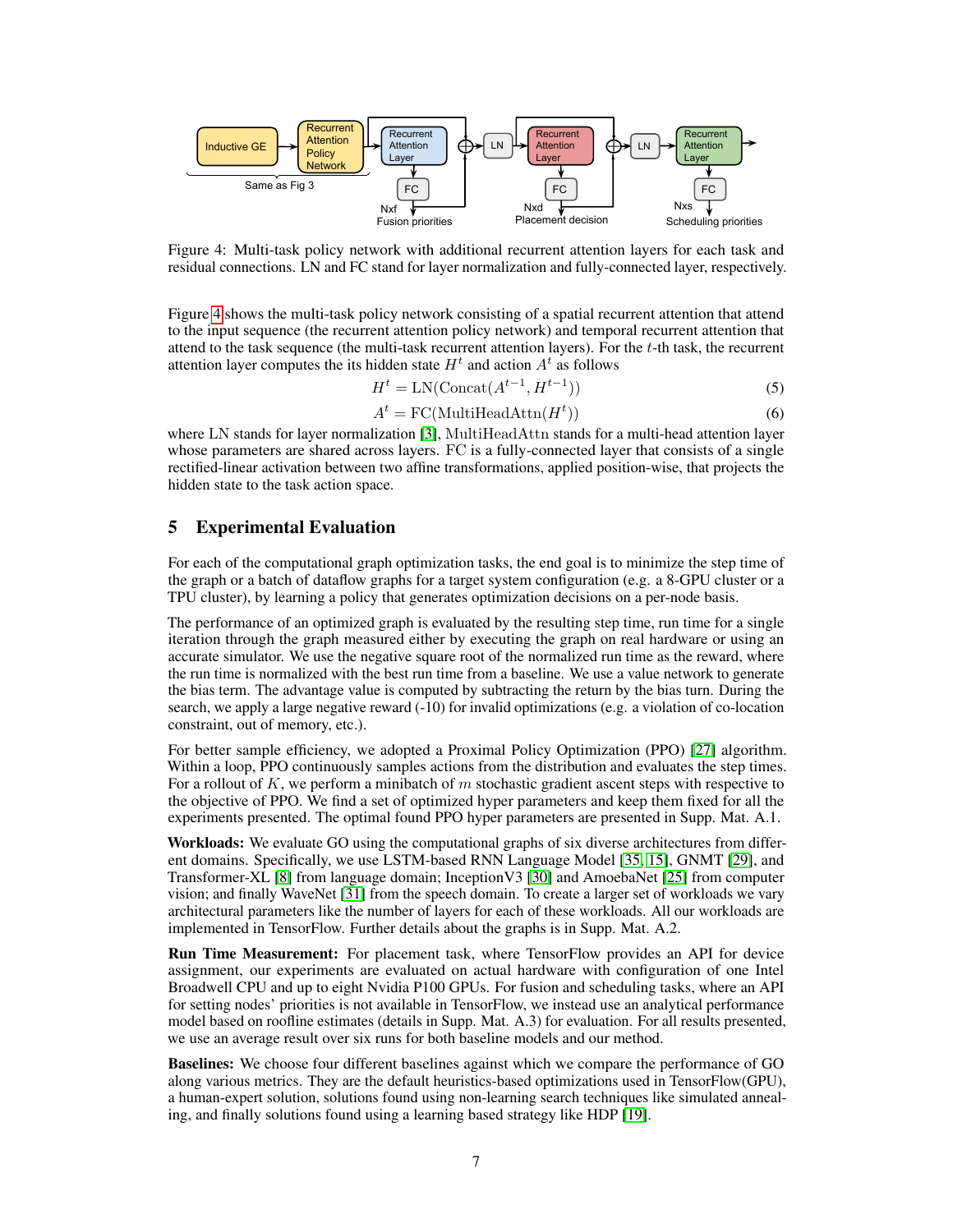| Model (#devices)             | <b>GO-one</b><br>(s) | HP<br>(s) | <b>METIS</b><br>(s) | <b>HDP</b><br>(s) | Run time<br>speed up<br>over HP / HDP | Search<br>speed up<br>over HDP |
|------------------------------|----------------------|-----------|---------------------|-------------------|---------------------------------------|--------------------------------|
| 2-layer RNNLM (2)            | 0.173                | 0.192     | 0.355               | 0.191             | $9.9\%$ / $9.4\%$                     | 2.95x                          |
| 4-layer RNNLM (4)            | 0.210                | 0.239     | 0.503               | 0.251             | 13.8%/16.3%                           | 1.76x                          |
| 8-layer RNNLM (8)            | 0.320                | 0.332     | <b>OOM</b>          | 0.764             | $3.8\%$ / 58.1%                       | 27.8x                          |
| 2-layer GNMT (2)             | 0.301                | 0.384     | 0.344               | 0.327             | 27.6% / 14.3%                         | 30x                            |
| 4-laver GNMT (4)             | 0.350                | 0.469     | 0.466               | 0.432             | 34%/23.4%                             | 58.8x                          |
| 8-layer GNMT (8)             | 0.440                | 0.562     | OM                  | 0.693             | 21.7%/36.5%                           | 7.35x                          |
| 2-layer Transformer-XL (2)   | 0.223                | 0.268     | 0.37                | 0.262             | $20.1\%$ / 17.4%                      | 40x                            |
| 4-layer Transformer-XL (4)   | 0.230                | 0.27      | OM                  | 0.259             | $17.4\%$ / $12.6\%$                   | 26.7x                          |
| 8-layer Transformer-XL (8)   | 0.350                | 0.46      | <b>OOM</b>          | 0.425             | 23.9%/16.7%                           | 16.7x                          |
| Inception $(2)$ b32          | 0.229                | 0.312     | OOM                 | 0.301             | 26.6%/23.9%                           | 13.5x                          |
| Inception $(2)$ b64          | 0.423                | 0.731     | <b>OOM</b>          | 0.498             | 42.1%/29.3%                           | 21.0x                          |
| AmoebaNet (4)                | 0.394                | 0.44      | 0.426               | 0.418             | $26.1\%$ / 6.1%                       | 58.8x                          |
| 2-stack 18-layer WaveNet (2) | 0.317                | 0.376     | OOM                 | 0.354             | 18.6%/11.7%                           | 6.67x                          |
| 4-stack 36-layer WaveNet (4) | 0.659                | 0.988     | <b>OOM</b>          | 0.721             | 50\% / 9.4\%                          | 20x                            |
| <b>GEOMEAN</b>               |                      |           | -                   |                   | 20.5%/18.2%                           | 15x                            |

<span id="page-7-0"></span>Table 2: Run time comparison between GO-one, human expert, TensorFlow METIS, and hierarchical device placement (HDP) on six graphs (RNNLM, GNMT, Transformer-XL, Inception, AmoebaNet, and WaveNet). Search speed up is the policy network training time speed up compared to HDP (reported values are averages of six runs).

| Speedup                                                | TF default                       | SА                   | GO-one                                                                 | Speedup                                                         | TF default                         | <b>SA</b>                         | $GO$ -one                                                              |
|--------------------------------------------------------|----------------------------------|----------------------|------------------------------------------------------------------------|-----------------------------------------------------------------|------------------------------------|-----------------------------------|------------------------------------------------------------------------|
| NMT (2GPU)<br>NMT (4GPU)<br>NMT (8GPU)<br>RNNLM (4GPU) | 2.82<br>$-0.89$<br>10.47<br>1.04 | 5.34<br>10.47<br>.06 | $3.19 (+0.37)$<br>$12.03 (+12.92)$<br>$12.65 (+2.18)$<br>$1.23(+0.19)$ | RNNLM (8GPU)<br>TRF-XL (2GPU)<br>TRF-XL (4GPU)<br>TRF-XL (8GPU) | $-2.39$<br>24.27<br>17.05<br>21.66 | $-2.38$<br>25.1<br>19.32<br>26.25 | $-2.27(+0.11)$<br>$28.51(+4.24)$<br>$19.99 (+2.94)$<br>$31.48 (+9.82)$ |

<span id="page-7-1"></span>Table 3: Speedup of each fusion policy normalized to the no-fusion case (reported in %). The number in the parentheses is the improvement of our work over the default fusion.

#### 5.1 Single Task Performance

Device Placement for Individual Graphs: To demonstrate that GO's policy network architecture is better suited for graph optimization problems, we first train the model separately on each of our workloads. We name this approach  $\overline{GO}$ -one. Since TensorFlow provides an API for assigning operation placement, all reported measurements for placement task are on real hardware. As shown in Table [2,](#page-7-0) GO-one consistently outperforms human expert placement (HP), TensorFlow METIS [\[16\]](#page-10-15) placement, and Hierarchical Device Placement (HDP). GO is designed in a way to scale up to extremely large graphs, consisting of over 80,000 nodes (8-layer GNMT). Therefore unlike any of the prior works including HDP [\[19\]](#page-10-7), REGAL [\[23\]](#page-10-11), and Placeto [\[1\]](#page-9-3), we can demonstrate super human performance on large graphs such as 8-layer GNMT (21.7%/36.5% better than HP/HDP) and 8-layer RNNLM (3.8%/58.1% better than HP/HDP). Overall, GO-one achieves on average 20.5% and 18.2% run time reduction across the evaluated 14 graphs, compared to HP and HDP respectively. Importantly, with the efficient end-to-end single-shot placement, GO-one has a 15x speedup in convergence time of the placement network over HDP.

Op Fusion for Individual Graphs: We apply the same GO network to a operation fusion task for a subset of our workload graphs (namely, Transformer-XL, GNMT, and RNNLM). We estimate the run time with the the performance model described in Supp. Mat. A.3 for V100 GPUs for the following cases: no-fusion, TensorFlow GPU default fusion, priority fusion via Simulated Annealing (SA), and GO-one. Table [3](#page-7-1) showcases the resulting speedups normalized with respect to the no-fusion run time. Compared to TensorFlow default fusion, GO improves the training step time on average by 5.7%. Compared with SA, which takes  $20x<sup>1</sup>$  $20x<sup>1</sup>$  $20x<sup>1</sup>$  longer to search, GO outperforms by an average of 4.6%.

Generalization Across Graphs: GO enables the training of multiple heterogeneous graphs in a single batch, sharing parameters in the networks. Inspired by the pre-training and fine-tuning method, we pretrain GO over all but one workloads. We randomly sample from this set of input graphs to construct a batch. We train GO for 1000 steps for each batch before switching to the next batch. We then fine-tune the pre-trained model on the hold-out graphs (i.e., graphs from the

<span id="page-7-2"></span><sup>&</sup>lt;sup>1</sup>SA takes around 24 hours to converge in our evaluated tasks. For a smaller graph, GO takes less than an hour to converge. For a large graph over 10k nodes, GO can take 1-4 hours to converge.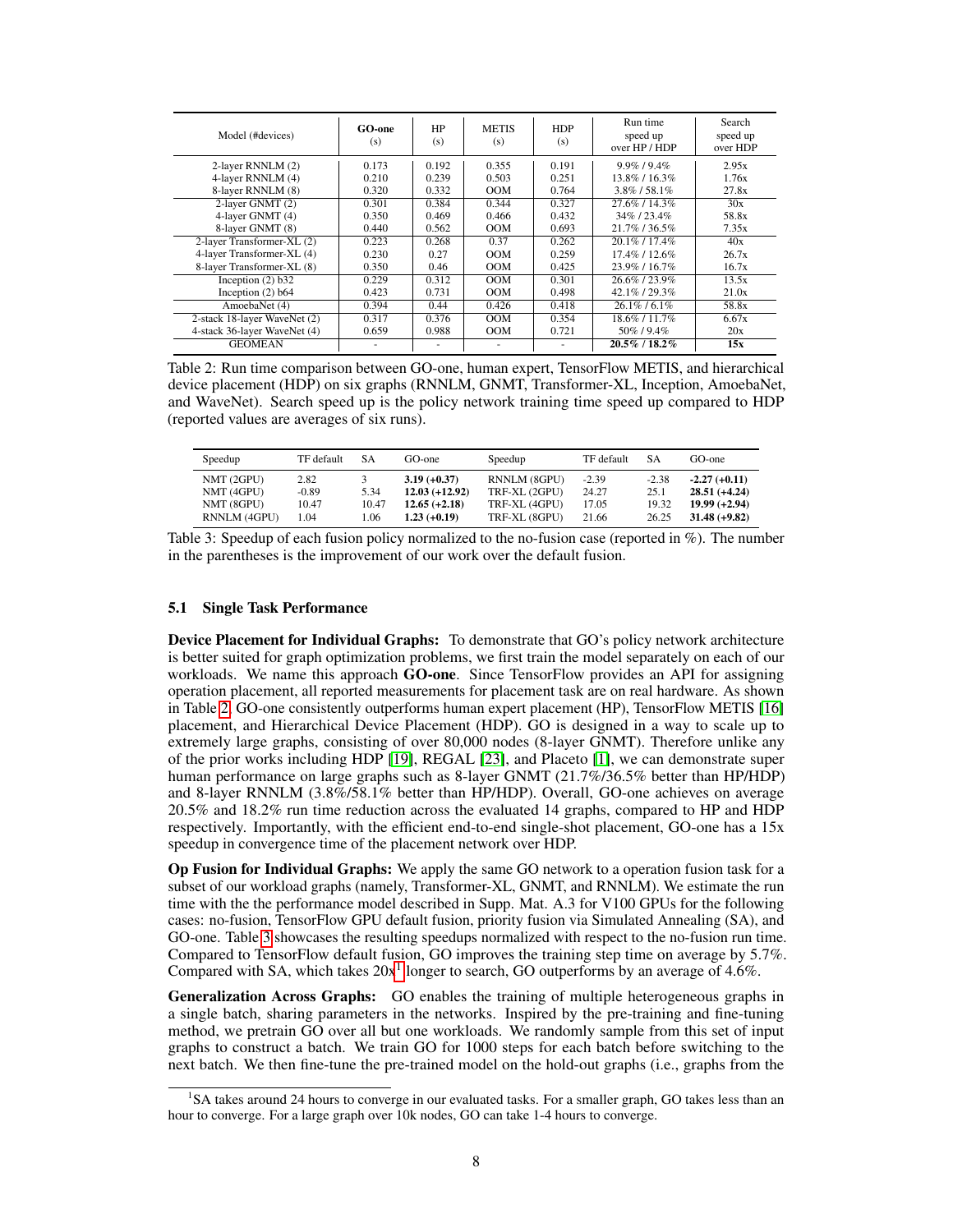

<span id="page-8-0"></span>Figure 5: Generalization across heterogeneous workload graphs. The figure shows a comparison of two different generalization strategies for GO when trained with graphs from 5 of the 6 workloads, and evaluated on the held-out workload (x-axis).



<span id="page-8-1"></span>Figure 6: Run time for various workloads on multi-task optimizations. TF-default: TF GPU default placement, fusion, and scheduling. hp-only: human placement only with default scheduling and fusion. pl-only: GO placement only with default scheduling and fusion. pl|sch: GO optimizes placement and scheduling individually with default fusion. pl+sch: multi-task GO co-optimizes placement and scheduling with default fusion. sch+fu: multi-task GO co-optimizes scheduling and fusion with human placement. pl|sch|fu: GO optimizes placement, scheduling, and fusion separately. pl+sch+fu: multi-task GO co-optimizes placement, scheduling, and fusion.

sixth workload not included in the training set) for fewer than 50 steps, which takes less than one minute. We name this **GO-generalization+finetune**. Figure [5](#page-8-0) shows that GO fine-tuning for holdout graphs outperforms human expert placement and HDP consistently on all datasets, and on average matches GO-one. We test on unseen graphs from different workloads by pre-training the model on different workloads, excluding the entire workload of the unseen graph. For example, for 2-layer RNNLM, all RNNLM models are excluded from the pre-training dataset. RNNLM, 2-layer TRFXL, 2-layer GNMT even outperfrm GO-one by 1-4%. We also run inference directly on the pre-trained model for the target hold-out graphs, and name this GO-generalization-zeroshot. We find that GOgeneralization-zeroshot only marginally hurts performance compared to GO-generalization+finetune, while being slightly better than human placement and HDP. This indicates that both graph embedding and the learned policies transfer and generalize to the unseen data.

#### 5.2 Multi-task Performance

As shown in Figure [6,](#page-8-1) co-optimizing placement, scheduling, and fusion (pl+sch+fu) provides 33% − 60% speedup compared to TensorFlow default placement, scheduling, and fusion. Comparing to optimizing each tasks individually, multi-task GO (pl+sch+fu) outperforms single-task GO (pl|sch|fu) — optimizing all tasks, one at a time — by an average of 7.8%. Furthermore, for all workloads, co-optimizing all three tasks offers faster run time than optimizing any two of them and using the default policy for the third.

## 6 Conclusion

In this paper, we present a generalized deep RL method for computation graph optimizations that generalizes to arbitrary and held out graphs. We propose recurrent attention layers to jointly optimize dependent graph optimization tasks and demonstrate 33%-60% speedup over TensorFlow's default strategy on three tasks.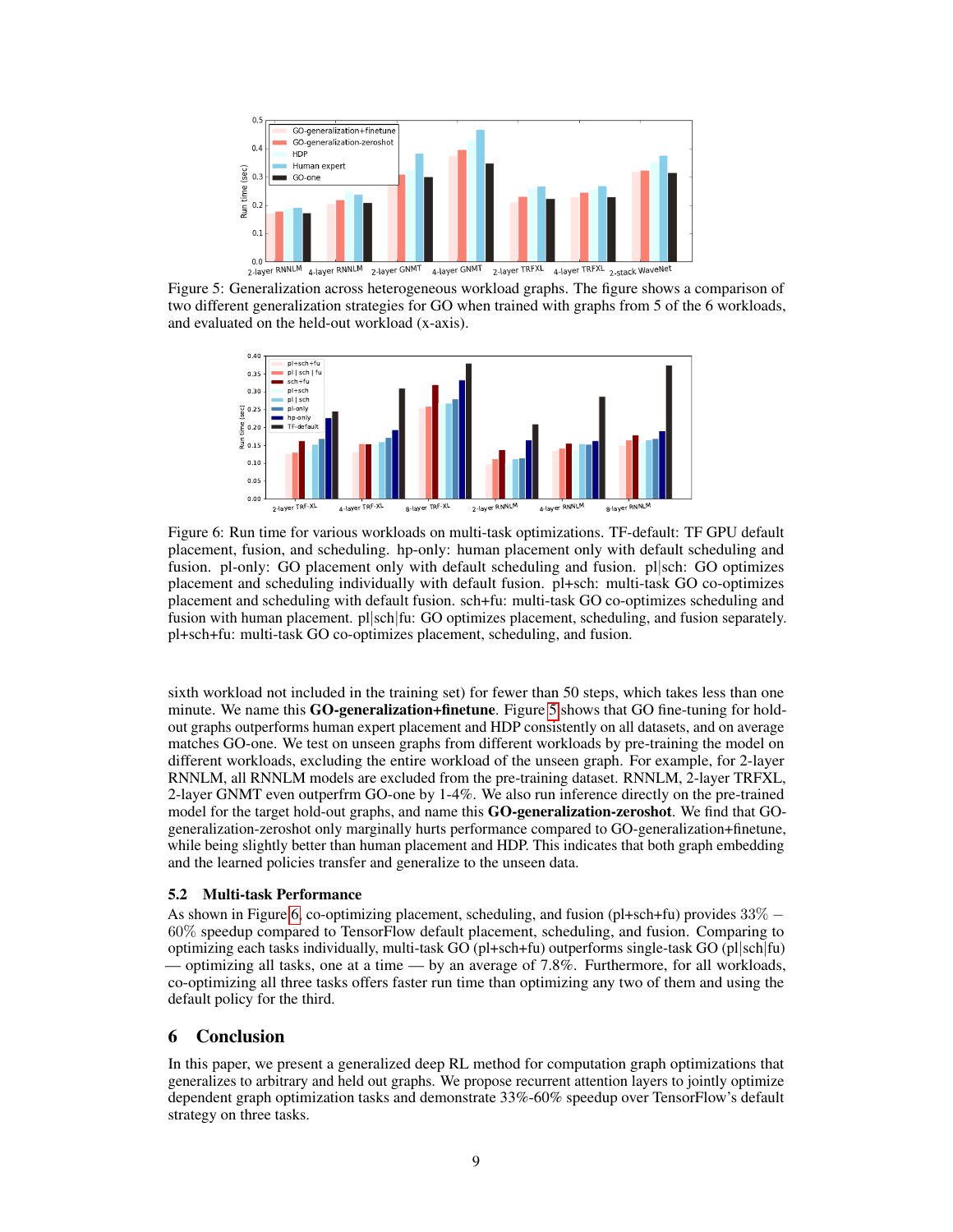## 7 Broader Impact

The increasing complexity and diversity of hardware accelerators has made the development of robust and adaptable ML frameworks onerous and time-consuming, often requiring multiple years of effort from hundreds of engineers. In this paper, we demonstrated that many of the optimization problems in such frameworks can be solved efficiently and optimally using a carefully designed learned approach. This has two significant benefits over a heuristic based hand-tuned approach. First, it can potentially save years worth of engineering effort needed to design and maintain the set of heuristics with each new generation of hardware. And second, the improved solutions found using a learned approach can have a multiplicative effect by improving hardware utilization and computational efficiency for all workloads. This increased efficiency may eventually lead to a reduction in the overall carbon footprint for many applications.

We also want to highlight a broader effort in the community to use machine learning in the hardware design process[\[20\]](#page-10-16). The techniques presented in this paper can be instrumental in evaluating the behavior of benchmark workloads on new and unseen hardware architectures without requiring significant redesign of compilers. Therefore, we believe that the ideas introduced in this paper are an important step that can positively impact the larger ML for Systems research directions.

One of the potential downside of the work is the loss of explainability for the choices made by the learned model. An advantage of heuristic based approaches deployed in current systems is the ability to explain the choices made by the algorithm based on the heuristics used. Often it is feasible to "fix" a poor decision by designing a customized heuristic. The current learned approaches to optimization problems including the ones presented in this paper do not lend themselves to explainable results. However, a principled approach to integrating domain specific knowledge of compiler developers with the learning based approach with the goal of improving explainability is an interesting direction for future research.

### **References**

- <span id="page-9-3"></span>[1] Ravichandra Addanki, Shaileshh Bojja Venkatakrishnan, Shreyan Gupta, Hongzi Mao, and Mohammad Alizadeh. Placeto: Learning generalizable device placement algorithms for distributed machine learning. *CoRR*, abs/1906.08879, 2019.
- <span id="page-9-5"></span>[2] Luke Anderson Riyadh Baghdadi Tzu-Mao Li Michaël Gharbi Benoit Steiner Steven Johnson Kayvon Fatahalian Frédo Durand Jonathan Ragan-Kelley Andrew Adams, Karima Ma. Learning to optimize halide with tree search and random programs. *SIGGRAPH*, 2019.
- <span id="page-9-9"></span>[3] Jimmy Lei Ba, Jamie Ryan Kiros, and Geoffrey E. Hinton. Layer normalization, 2016.
- <span id="page-9-1"></span>[4] Tianqi Chen, Lianmin Zheng, Eddie Q. Yan, Ziheng Jiang, Thierry Moreau, Luis Ceze, Carlos Guestrin, and Arvind Krishnamurthy. Learning to optimize tensor programs. *CoRR*, abs/1805.08166, 2018.
- <span id="page-9-4"></span>[5] Xinyun Chen and Yuandong Tian. Learning to perform local rewriting for combinatorial optimization. *NeurIPS*, abs/1810.00337, 2019.
- <span id="page-9-8"></span>[6] Brian Cheung, Alex Terekhov, Yubei Chen, Pulkit Agrawal, and Bruno A. Olshausen. Superposition of many models into one. *CoRR*, abs/1902.05522, 2019.
- <span id="page-9-7"></span>[7] Zihang Dai. Improving deep generative modeling with applications. 2019. [https:](https://zihangdai.github.io/docs/proposal.pdf) [//zihangdai.github.io/docs/proposal.pdf](https://zihangdai.github.io/docs/proposal.pdf).
- <span id="page-9-6"></span>[8] Zihang Dai, Zhilin Yang, Yiming Yang, Jaime G. Carbonell, Quoc V. Le, and Ruslan Salakhutdinov. Transformer-xl: Attentive language models beyond a fixed-length context. *ACL*, 2019.
- <span id="page-9-2"></span>[9] Yuanxiang Gao, Li Chen, and Baochun Li. Spotlight: Optimizing device placement for training deep neural networks. In Jennifer Dy and Andreas Krause, editors, *Proceedings of the 35th International Conference on Machine Learning*, volume 80 of *Proceedings of Machine Learning Research*, pages 1676–1684, Stockholmsmässan, Stockholm Sweden, 10–15 Jul 2018. PMLR.
- <span id="page-9-0"></span>[10] Google. Xla: Optimizing compiler for tensorflow. 2018.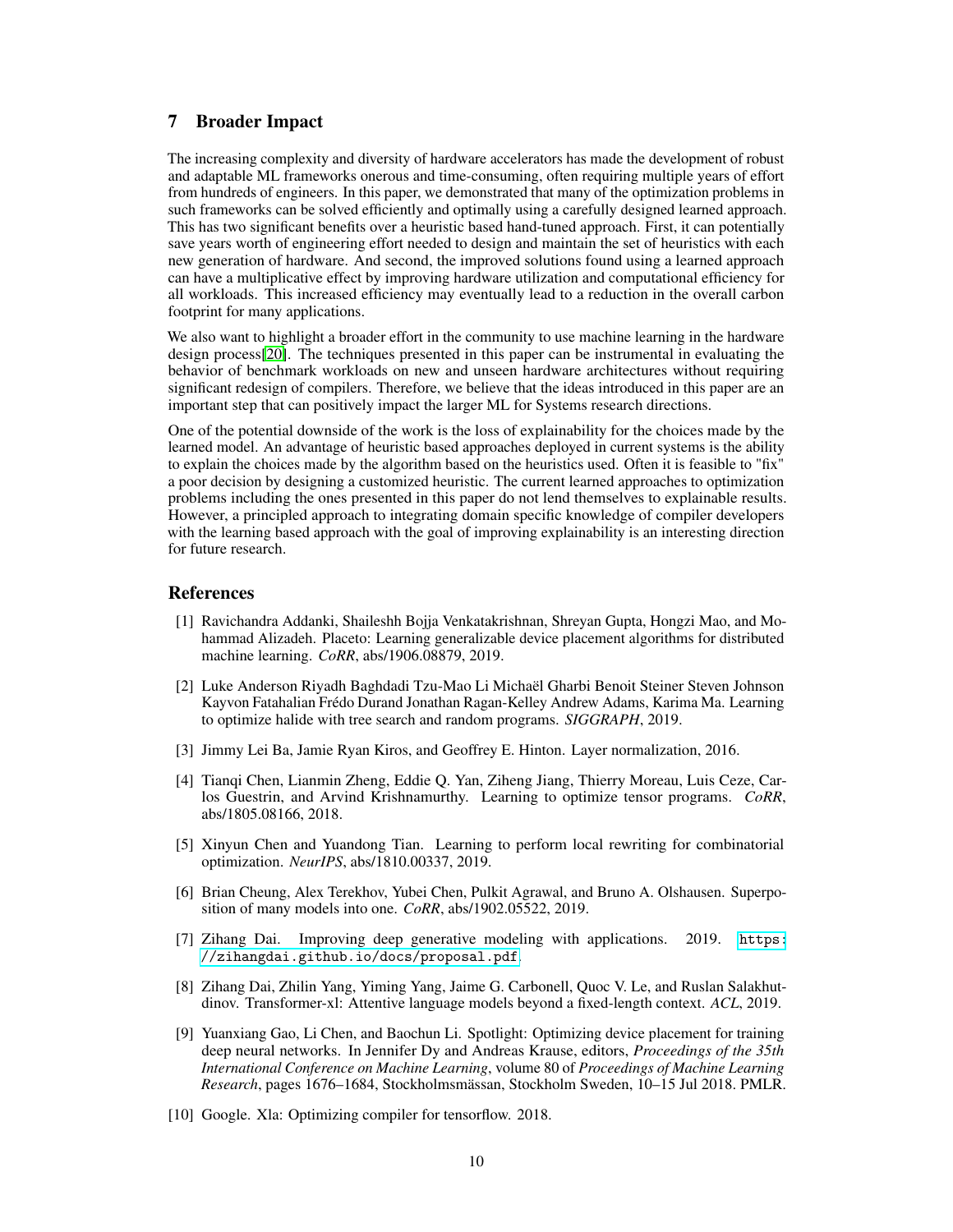- <span id="page-10-13"></span>[11] William L. Hamilton, Rex Ying, and Jure Leskovec. Inductive representation learning on large graphs. *NIPS*, 2017.
- <span id="page-10-0"></span>[12] Joel Hestness, Sharan Narang, Newsha Ardalani, Gregory Diamos, Heewoo Jun, Hassan Kianinejad, Md. Mostofa Ali Patwary, Yang Yang, and Yanqi Zhou. Deep learning scaling is predictable, empirically. *arXiv preprint arXiv:1712.00409*, 2017.
- <span id="page-10-9"></span>[13] Yanping Huang, Yonglong Cheng, Dehao Chen, HyoukJoong Lee, Jiquan Ngiam, Quoc V. Le, and Zhifeng Chen. Gpipe: Efficient training of giant neural networks using pipeline parallelism. *CoRR*, abs/1811.06965, 2018.
- <span id="page-10-8"></span>[14] Zhihao Jia, Matei Zaharia, and Alex Aiken. Beyond data and model parallelism for deep neural networks. *SysML*, 2018.
- <span id="page-10-1"></span>[15] Rafal Jozefowicz, Oriol Vinyals, Mike Schuster, Noam Shazeer, and Yonghui Wu. Exploring the limits of language modeling. *arXiv preprint arXiv:1602.02410*, 2016.
- <span id="page-10-15"></span>[16] George Karypis and Vipin Kumar. A fast and high quality multilevel scheme for partitioning irregular graphs. *SIAM J. Sci. Comput.*, 20(1):359–392, December 1998.
- <span id="page-10-5"></span>[17] Chris Lattner and Jacques Pienaar. Mlir primer: A compiler infrastructure for the end of moore's law, 2019.
- <span id="page-10-2"></span>[18] Dhruv Mahajan, Ross Girshick, Vignesh Ramanathan, Kaiming He, Manohar Paluri, Yixuan Li, Ashwin Bharambe, and Laurens van der Maaten. Exploring the limits of weakly supervised pretraining. In *Proceedings of the European Conference on Computer Vision (ECCV)*, 2018.
- <span id="page-10-7"></span>[19] Azalia Mirhoseini, Anna Goldie, Hieu Pham, Benoit Steiner, Quoc V. Le, and Jeff Dean. A hierarchical model for device placement. *ICLR*, 2018.
- <span id="page-10-16"></span>[20] Azalia Mirhoseini, Anna Goldie, Mustafa Yazgan, Joe Jiang, Ebrahim Songhori, Shen Wang, Young-Joon Lee, Eric Johnson, Omkar Pathak, Sungmin Bae, Azade Nazi, Jiwoo Pak, Andy Tong, Kavya Srinivasa, William Hang, Emre Tuncer, Anand Babu, Quoc V. Le, James Laudon, Richard Ho, Roger Carpenter, and Jeff Dean. Chip placement with deep reinforcement learning, 2020.
- <span id="page-10-6"></span>[21] Azalia Mirhoseini, Hieu Pham, Quoc V. Le, Benoit Steiner, Rasmus Larsen, Yuefeng Zhou, Naveen Kumar, Mohammad Norouzi, Samy Bengio, and Jeff Dean. Device placement optimization with reinforcement learning. *ICML*, 2017.
- <span id="page-10-10"></span>[22] Deepak Narayanan, Aaron Harlap, Amar Phanishayee, Vivek Seshadri, Nikhil R. Devanur, Gregory R. Ganger, Phillip B. Gibbons, and Matei Zaharia. Pipedream: Generalized pipeline parallelism for dnn training. In *Proceedings of the 27th ACM Symposium on Operating Systems Principles*, SOSP '19, page 1–15, New York, NY, USA, 2019. Association for Computing Machinery.
- <span id="page-10-11"></span>[23] Aditya Paliwal, Felix Gimeno, Vinod Nair, Yujia Li, Miles Lubin, Pushmeet Kohli, and Oriol Vinyals. REGAL: transfer learning for fast optimization of computation graphs. *CoRR*, abs/1905.02494, 2019.
- <span id="page-10-3"></span>[24] Alec Radford, Jeffrey Wu, Rewon Child, David Luan, Dario Amodei, and Ilya Sutskever. Language models are unsupervised multitask learners, 2019.
- <span id="page-10-14"></span>[25] Esteban Real, Alok Aggarwal, Yanping Huang, and Quoc V. Le. Regularized evolution for image classifier architecture search. *CoRR*, abs/1802.01548, 2018.
- <span id="page-10-4"></span>[26] Nadav Rotem, Jordan Fix, Saleem Abdulrasool, Summer Deng, Roman Dzhabarov, James Hegeman, Roman Levenstein, Bert Maher, Nadathur Satish, Jakob Olesen, Jongsoo Park, Artem Rakhov, and Misha Smelyanskiy. Glow: Graph lowering compiler techniques for neural networks. *CoRR*, abs/1805.00907, 2018.
- <span id="page-10-12"></span>[27] John Schulman, Filip Wolski, Prafulla Dhariwal, Alec Radford, and Oleg Klimov. Proximal policy optimization algorithms. *CoRR*, abs/1707.06347, 2017.